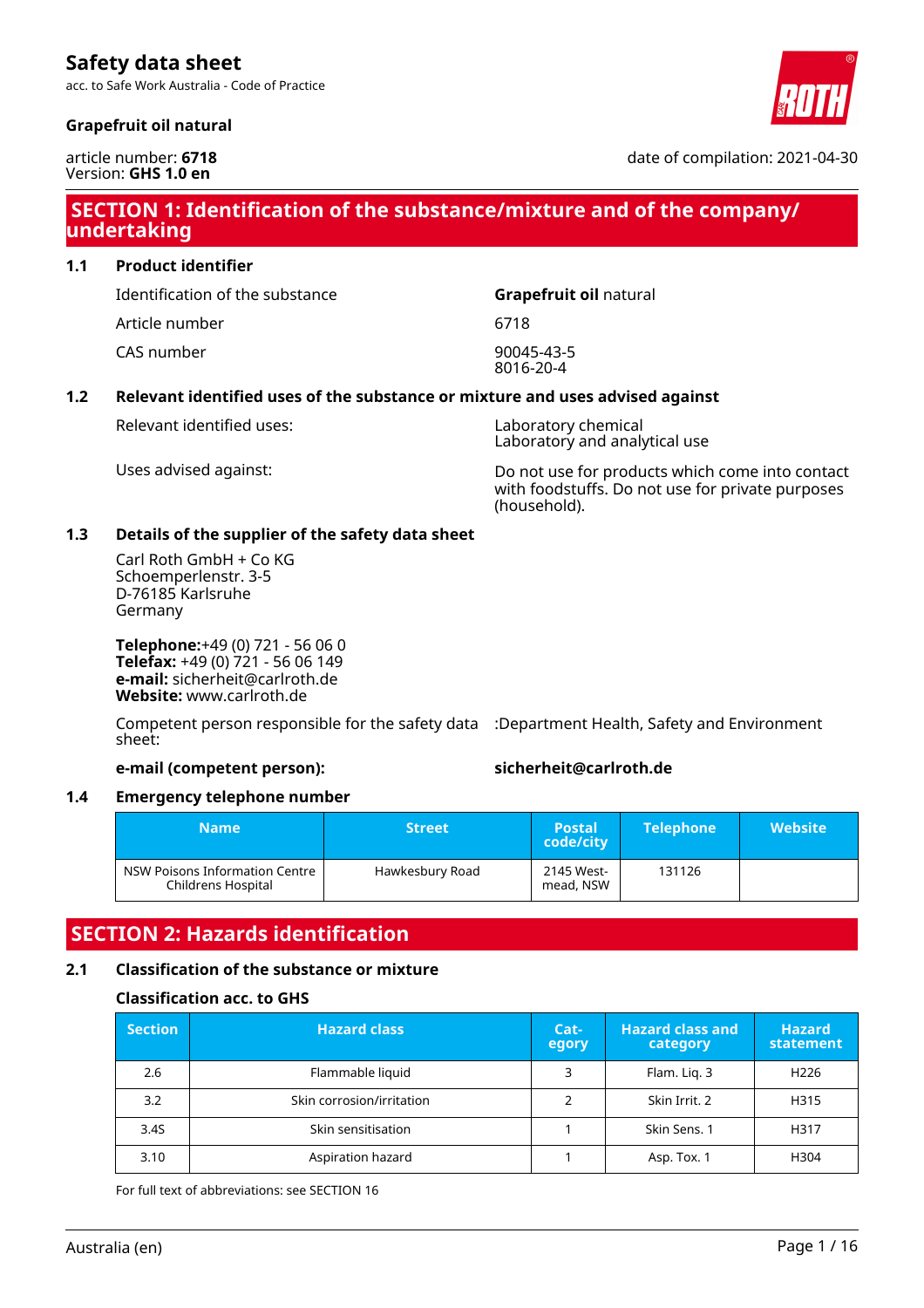acc. to Safe Work Australia - Code of Practice

### **Grapefruit oil natural**

#### article number: **6718**



**The most important adverse physicochemical, human health and environmental effects** The product is combustible and can be ignited by potential ignition sources.

**2.2 Label elements**

**Labelling**

**Signal word Danger**

#### **Pictograms**

GHS08



#### **Hazard statements**

| H <sub>226</sub> | Flammable liquid and vapour                  |
|------------------|----------------------------------------------|
| H304             | May be fatal if swallowed and enters airways |
| H315             | Causes skin irritation                       |
| H317             | May cause an allergic skin reaction          |

#### **Precautionary statements**

#### **Precautionary statements - prevention**

| P210 | Keep away from heat/sparks/open flames/hot surfaces. - No smoking |
|------|-------------------------------------------------------------------|
| P280 | Wear protective gloves                                            |

#### **Precautionary statements - response**

| P301+P310 | IF SWALLOWED: Immediately call a POISON CENTER or doctor/physician              |
|-----------|---------------------------------------------------------------------------------|
| P302+P352 | IF ON SKIN: Wash with plenty of soap and water                                  |
| P331      | Do NOT induce vomiting                                                          |
| P370+P378 | In case of fire: Use sand, carbon dioxide or powder extinguisher for extinction |

#### **Precautionary statements - storage**

P403+P235 Store in a well-ventilated place. Keep cool

#### **Hazardous ingredients for labelling:** D-(+)-Limonene, Myrcene

#### **2.3 Other hazards**

#### **Results of PBT and vPvB assessment**

According to the results of its assessment, this substance is not a PBT or a vPvB.

# **SECTION 3: Composition/information on ingredients**

#### **3.1 Substances**

Name of substance Grapefruit oil

CAS No 90045-43-5 8016-20-4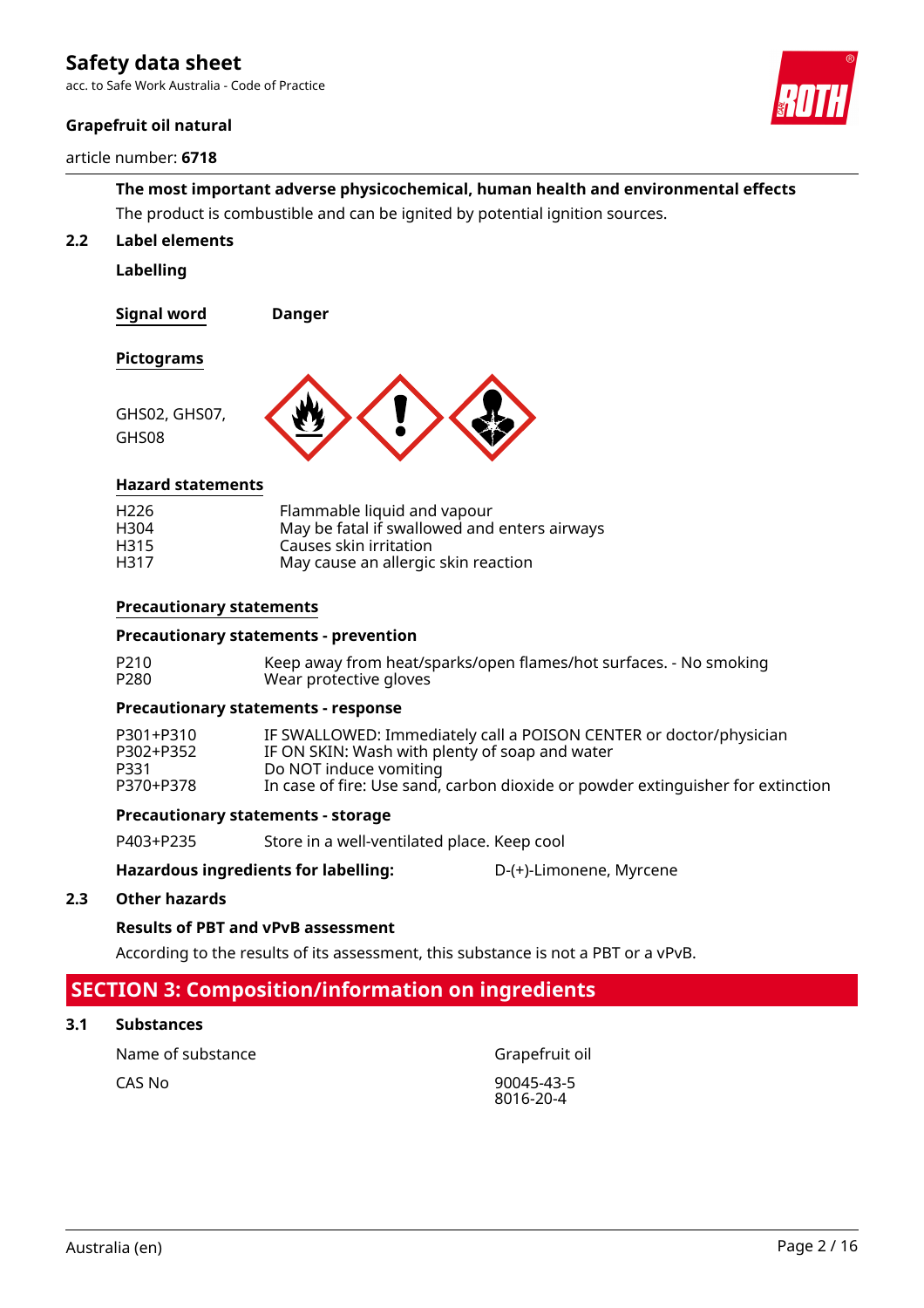acc. to Safe Work Australia - Code of Practice



# **Grapefruit oil natural**

article number: **6718**

| Impurities and additives, classification acc. to GHS |                     |           |                                                                                           |                   |  |  |  |
|------------------------------------------------------|---------------------|-----------|-------------------------------------------------------------------------------------------|-------------------|--|--|--|
| <b>Name of substance</b>                             | <b>Identifier</b>   | $Wt\%$    | <b>Classification acc. to</b><br><b>GHS</b>                                               | <b>Pictograms</b> |  |  |  |
| D-(+)-Limonene                                       | CAS No<br>5989-27-5 | $24 - 25$ | Flam. Lig. 3 / H226<br>Skin Irrit. 2 / H315<br>Skin Sens, 1 / H317                        | ₩                 |  |  |  |
| Myrcene                                              | CAS No<br>123-35-3  | 3         | Flam. Lig. 3 / H226<br>Skin Irrit. 2 / H315<br>Eye Irrit. 2A / H319<br>Asp. Tox. 1 / H304 |                   |  |  |  |

For full text of abbreviations: see SECTION 16

# **SECTION 4: First aid measures**

#### **4.1 Description of first aid measures**



#### **General notes**

Take off contaminated clothing.

#### **Following inhalation**

Provide fresh air. In all cases of doubt, or when symptoms persist, seek medical advice.

### **Following skin contact**

In case of skin reactions, consult a physician. In case of skin irritation, consult a physician.

#### **Following eye contact**

Rinse cautiously with water for several minutes. In all cases of doubt, or when symptoms persist, seek medical advice.

### **Following ingestion**

Call a physician immediately. Observe aspiration hazard if vomiting occurs.

- **4.2 Most important symptoms and effects, both acute and delayed** Aspiration hazard, Irritation, Allergic reactions
- **4.3 Indication of any immediate medical attention and special treatment needed** none

# **SECTION 5: Firefighting measures**

**5.1 Extinguishing media**



#### **Suitable extinguishing media**

co-ordinate firefighting measures to the fire surroundings water spray, alcohol resistant foam, dry extinguishing powder, BC-powder, carbon dioxide (CO<sub>2</sub>)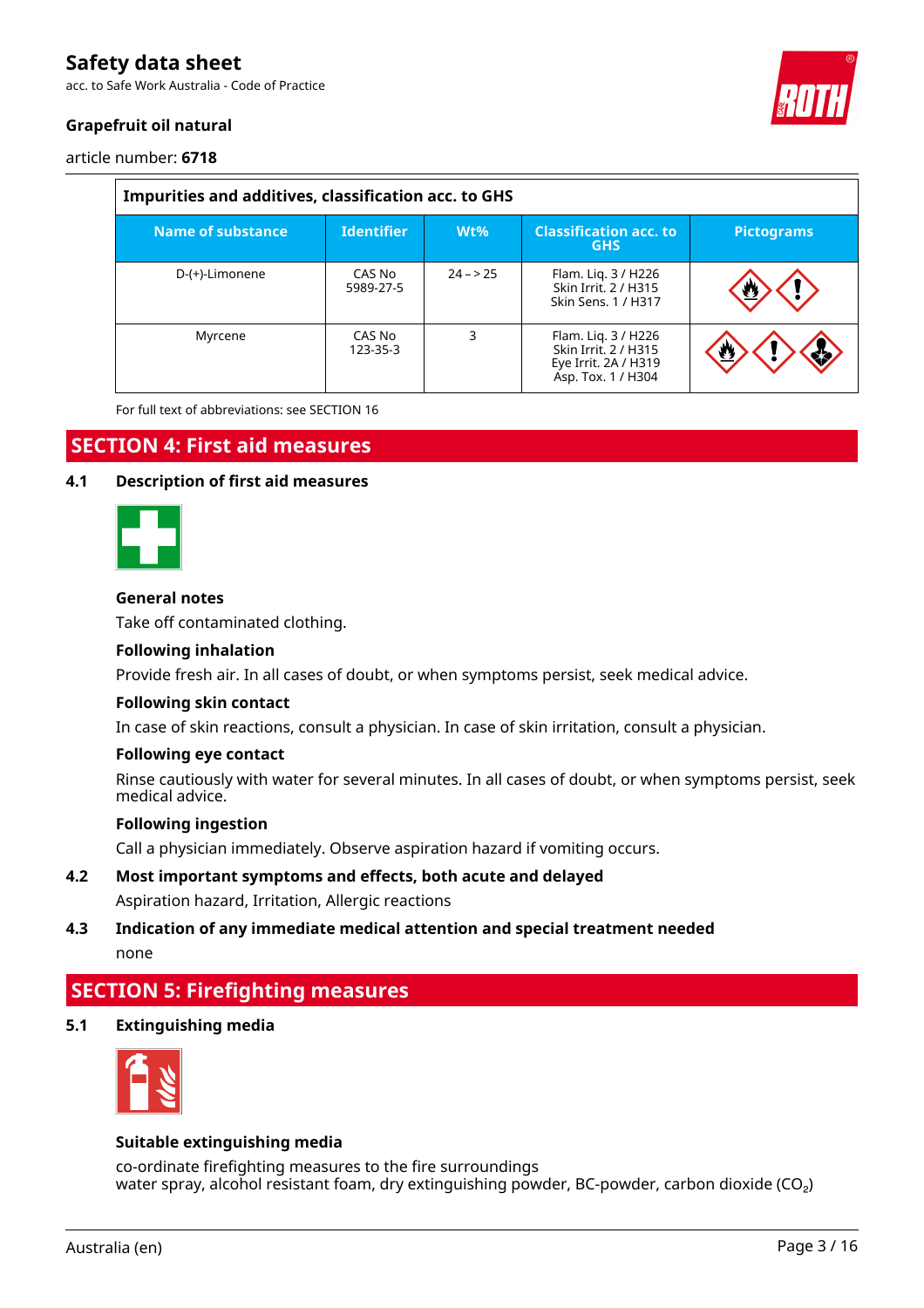acc. to Safe Work Australia - Code of Practice

#### **Grapefruit oil natural**

#### article number: **6718**



water jet

#### **5.2 Special hazards arising from the substance or mixture**

Combustible. In case of insufficient ventilation and/or in use, may form flammable/explosive vapourair mixture. Solvent vapours are heavier than air and may spread along floors.

#### **Hazardous combustion products**

Carbon monoxide (CO), Carbon dioxide (CO₂), May produce toxic fumes of carbon monoxide if burning.

#### **5.3 Advice for firefighters**

In case of fire and/or explosion do not breathe fumes. Fight fire with normal precautions from a reasonable distance. Wear self-contained breathing apparatus.

# **SECTION 6: Accidental release measures**

#### **6.1 Personal precautions, protective equipment and emergency procedures**



#### **For non-emergency personnel**

Wearing of suitable protective equipment (including personal protective equipment referred to under Section 8 of the safety data sheet) to prevent any contamination of skin, eyes and personal clothing. Do not breathe vapour/spray. Avoidance of ignition sources.

#### **6.2 Environmental precautions**

Keep away from drains, surface and ground water. Danger of explosion.

#### **6.3 Methods and material for containment and cleaning up**

#### **Advice on how to contain a spill**

Covering of drains.

#### **Advice on how to clean up a spill**

Absorb with liquid-binding material (sand, diatomaceous earth, acid- or universal binding agents).

#### **Other information relating to spills and releases**

Place in appropriate containers for disposal. Ventilate affected area.

#### **6.4 Reference to other sections**

Hazardous combustion products: see section 5. Personal protective equipment: see section 8. Incompatible materials: see section 10. Disposal considerations: see section 13.

# **SECTION 7: Handling and storage**

### **7.1 Precautions for safe handling**

Provision of sufficient ventilation.

#### **Measures to prevent fire as well as aerosol and dust generation**



Keep away from sources of ignition - No smoking.

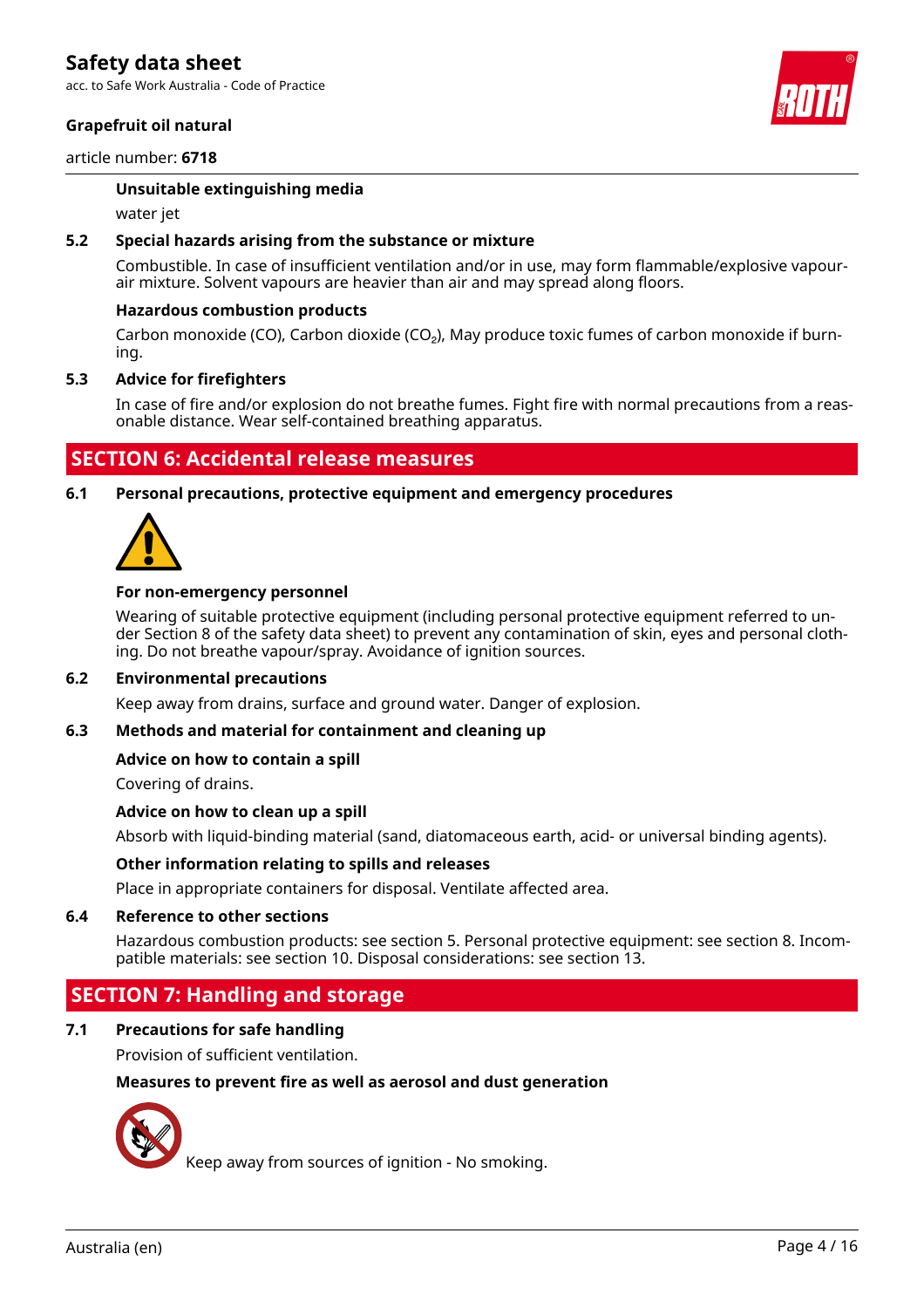acc. to Safe Work Australia - Code of Practice

#### **Grapefruit oil natural**

article number: **6718**



Take precautionary measures against static discharge.

#### **Advice on general occupational hygiene**

Wash hands before breaks and after work. Keep away from food, drink and animal feedingstuffs. When using do not smoke.

**7.2 Conditions for safe storage, including any incompatibilities**

Keep container tightly closed.

#### **Incompatible substances or mixtures**

Observe hints for combined storage.

#### **Consideration of other advice:**

Ground/bond container and receiving equipment.

#### **Ventilation requirements**

Use local and general ventilation.

### **Specific designs for storage rooms or vessels**

Recommended storage temperature: 15 – 25 °C

#### **7.3 Specific end use(s)**

No information available.

# **SECTION 8: Exposure controls/personal protection**

#### **8.1 Control parameters**

#### **National limit values**

#### **Occupational exposure limit values (Workplace Exposure Limits)**

Data are not available.

# **Human health values**

| <b>Relevant DNELs and other threshold levels</b> |                                  |                                              |                   |                            |  |  |  |  |
|--------------------------------------------------|----------------------------------|----------------------------------------------|-------------------|----------------------------|--|--|--|--|
| <b>Endpoint</b>                                  | <b>Threshold</b><br><b>level</b> | <b>Protection goal,</b><br>route of exposure | Used in           | <b>Exposure time</b>       |  |  |  |  |
| <b>DNEL</b>                                      | $31.1 \text{ mg/m}^3$            | human, inhalatory                            | worker (industry) | chronic - systemic effects |  |  |  |  |
| <b>DNEL</b>                                      | 8.89 mg/kg bw/<br>day            | human, dermal                                | worker (industry) | chronic - systemic effects |  |  |  |  |

#### **Relevant DNELs of components of the mixture**

| Name of sub-<br>stance | <b>CAS No</b> | End-<br>point | <b>Threshol</b><br>d level       | <b>Protection</b><br>goal, route of<br>exposure | Used in           | <b>Exposure time</b>          |
|------------------------|---------------|---------------|----------------------------------|-------------------------------------------------|-------------------|-------------------------------|
| D-(+)-Limonene         | 5989-27-5     | <b>DNEL</b>   | 66.7 mg/<br>m <sup>3</sup>       | human, inhalat-<br>ory                          | worker (industry) | chronic - systemic<br>effects |
| D-(+)-Limonene         | 5989-27-5     | <b>DNEL</b>   | $9.5 \,\mathrm{mq/kg}$<br>bw/day | human, dermal                                   | worker (industry) | chronic - systemic<br>effects |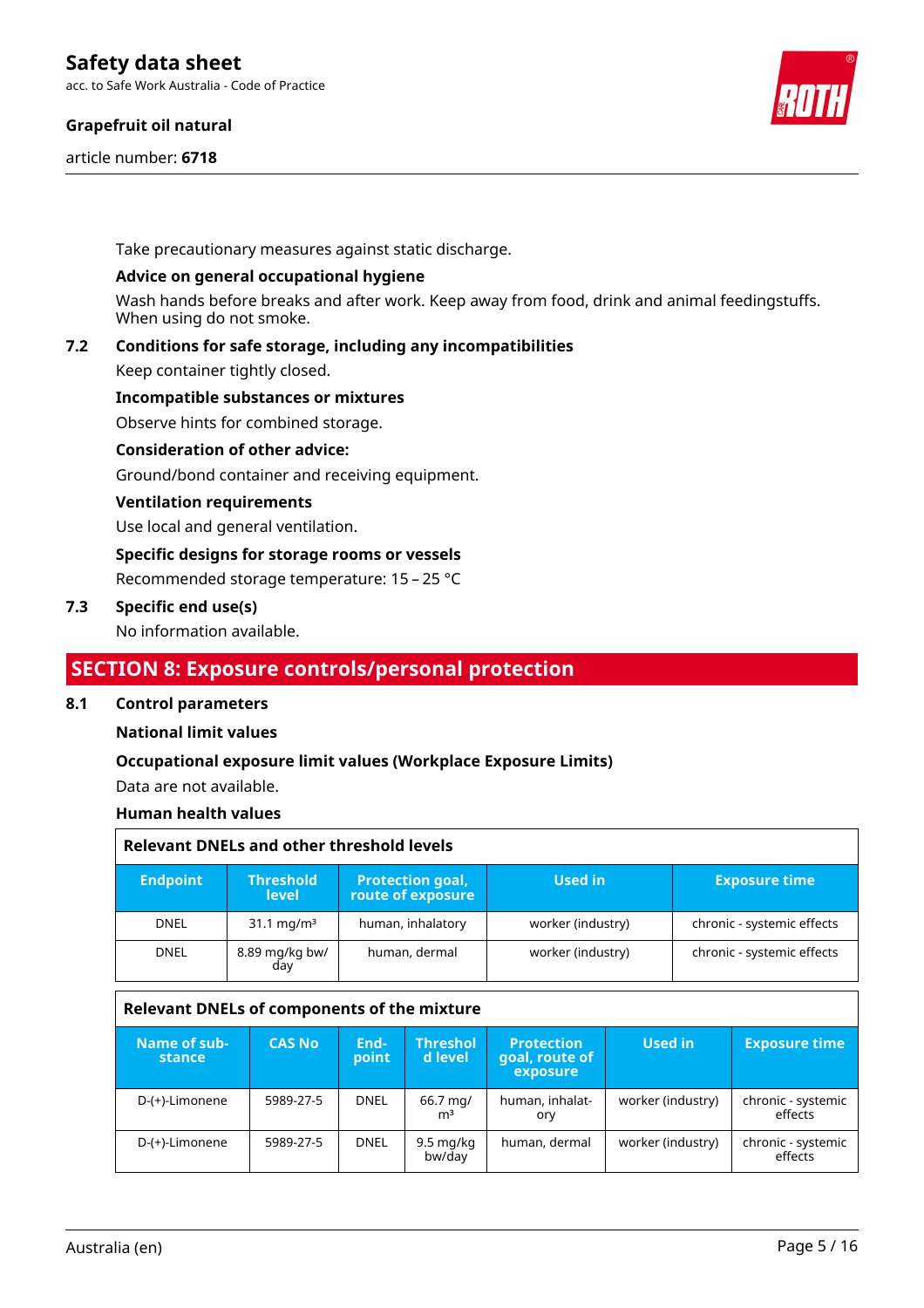acc. to Safe Work Australia - Code of Practice



# **Grapefruit oil natural**

article number: **6718**

| <b>Environmental values</b> |                           |                                                  |                                       |                              |  |  |  |
|-----------------------------|---------------------------|--------------------------------------------------|---------------------------------------|------------------------------|--|--|--|
|                             |                           | <b>Relevant PNECs and other threshold levels</b> |                                       |                              |  |  |  |
| End-<br>point               | <b>Threshold</b><br>level | <b>Organism</b>                                  | <b>Environmental com-</b><br>partment | <b>Exposure time</b>         |  |  |  |
| <b>PNEC</b>                 | 5.4 $\mu$ g/              | aquatic organisms                                | freshwater                            | short-term (single instance) |  |  |  |
| <b>PNEC</b>                 | $0.54\frac{\mu g}{\mu}$   | aquatic organisms                                | marine water                          | short-term (single instance) |  |  |  |
| <b>PNEC</b>                 | $2.1 \frac{mg}{l}$        | aquatic organisms                                | sewage treatment plant<br>(STP)       | short-term (single instance) |  |  |  |
| <b>PNEC</b>                 | 1.3 $mg/_{ka}$            | aquatic organisms                                | freshwater sediment                   | short-term (single instance) |  |  |  |
| <b>PNEC</b>                 | 0.13 $mg/kq$              | aquatic organisms                                | marine sediment                       | short-term (single instance) |  |  |  |
| <b>PNEC</b>                 | 0.29 $mg/kq$              | terrestrial organisms                            | soil                                  | short-term (single instance) |  |  |  |

#### **Relevant PNECs of components of the mixture**

| Name of sub-<br>stance | <b>CAS No</b> | End-<br>point | <b>Threshol</b><br>d level | <b>Organism</b>            | <b>Environmental</b><br>compartment | <b>Exposure time</b>            |
|------------------------|---------------|---------------|----------------------------|----------------------------|-------------------------------------|---------------------------------|
| D-(+)-Limonene         | 5989-27-5     | <b>PNEC</b>   | $14 \frac{\mu g}{\mu}$     | aquatic organ-<br>isms     | freshwater                          | short-term (single<br>instance) |
| D-(+)-Limonene         | 5989-27-5     | <b>PNEC</b>   | $1.4 \frac{\mu g}{I}$      | aguatic organ-<br>isms     | marine water                        | short-term (single<br>instance) |
| D-(+)-Limonene         | 5989-27-5     | <b>PNEC</b>   | $1.8 \frac{mg}{l}$         | aquatic organ-<br>isms     | sewage treatment<br>plant (STP)     | short-term (single<br>instance) |
| D-(+)-Limonene         | 5989-27-5     | <b>PNEC</b>   | 3.85 $mg/kq$               | aquatic organ-<br>isms     | freshwater sedi-<br>ment            | short-term (single<br>instance) |
| D-(+)-Limonene         | 5989-27-5     | <b>PNEC</b>   | $0.385$ mg/<br>kg          | aquatic organ-<br>isms     | marine sediment                     | short-term (single<br>instance) |
| D-(+)-Limonene         | 5989-27-5     | <b>PNEC</b>   | $0.763$ mg/<br>kg          | terrestrial organ-<br>isms | soil                                | short-term (single<br>instance) |

### **8.2 Exposure controls**

### **Individual protection measures (personal protective equipment)**

**Eye/face protection**



Use safety goggle with side protection.

**Skin protection**

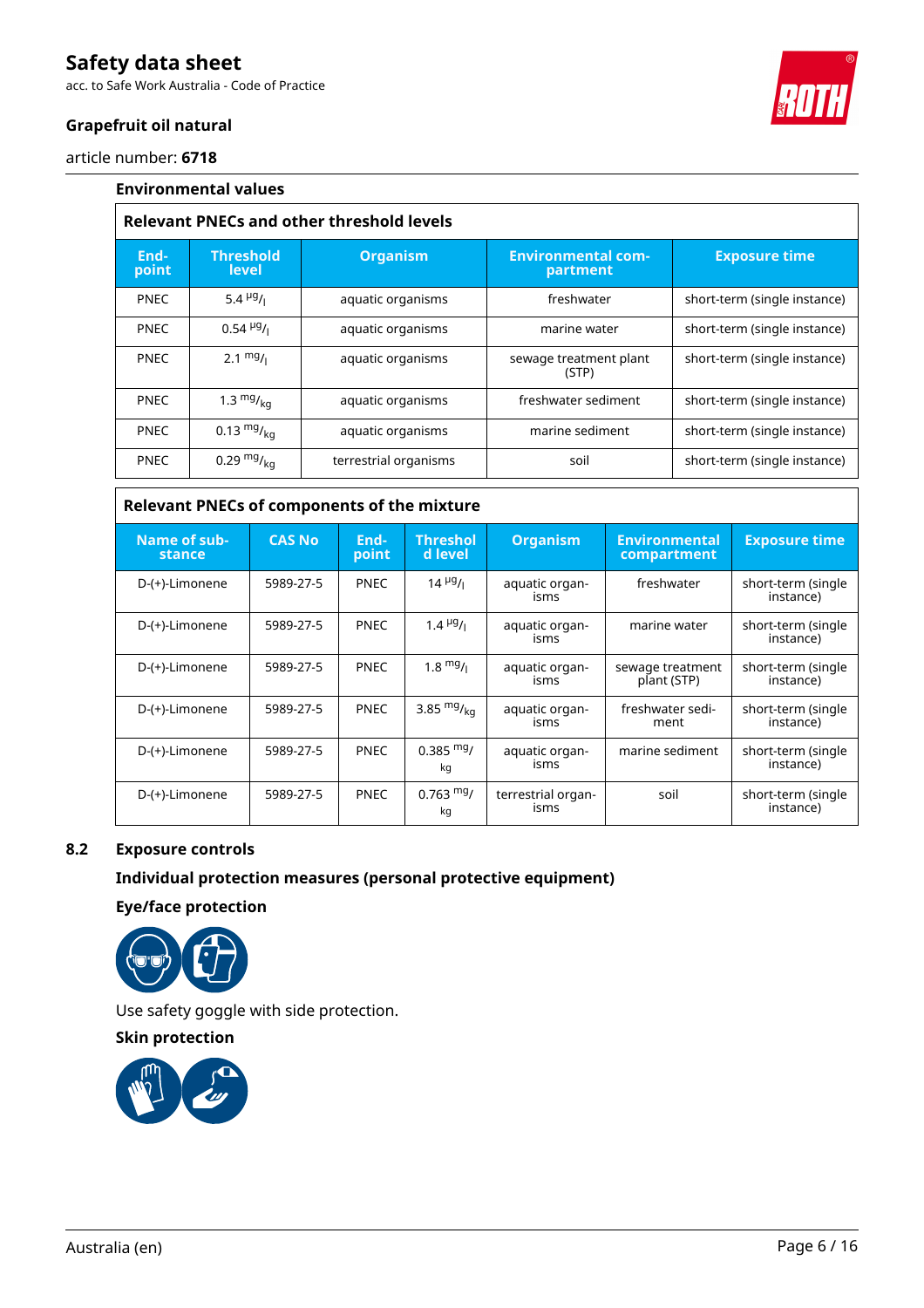acc. to Safe Work Australia - Code of Practice

### **Grapefruit oil natural**

article number: **6718**



#### **• hand protection**

Wear suitable gloves. Chemical protection gloves are suitable, which are tested according to EN 374. For special purposes, it is recommended to check the resistance to chemicals of the protective gloves mentioned above together with the supplier of these gloves. The times are approximate values from measurements at 22 ° C and permanent contact. Increased temperatures due to heated substances, body heat etc. and a reduction of the effective layer thickness by stretching can lead to a considerable reduction of the breakthrough time. If in doubt, contact manufacturer. At an approx. 1.5 times larger / smaller layer thickness, the respective breakthrough time is doubled / halved. The data apply only to the pure substance. When transferred to substance mixtures, they may only be considered as a guide.

#### **• type of material**

NBR (Nitrile rubber)

#### **• material thickness**

>0,11 mm

#### **• breakthrough times of the glove material**

>480 minutes (permeation: level 6)

#### **• other protection measures**

Take recovery periods for skin regeneration. Preventive skin protection (barrier creams/ointments) is recommended.

#### **Respiratory protection**



Respiratory protection necessary at: Aerosol or mist formation. Type: A (against organic gases and vapours with a boiling point of  $> 65$  °C, colour code: Brown).

#### **Environmental exposure controls**

Keep away from drains, surface and ground water.

# **SECTION 9: Physical and chemical properties**

#### **9.1 Information on basic physical and chemical properties**

| Physical state                                              | liquid                                                                |
|-------------------------------------------------------------|-----------------------------------------------------------------------|
| Colour                                                      | yellowish brown                                                       |
| Odour                                                       | characteristic                                                        |
| Melting point/freezing point                                | <-25 °C at 1,013 hPa (ECHA)                                           |
| Boiling point or initial boiling point and boiling<br>range | 160 °C at 1,019 hPa (ECHA)                                            |
| Flammability                                                | flammable liquid in accordance with GHS criteria                      |
| Lower and upper explosion limit                             | 39 g/m <sup>3</sup> - 345 g/m <sup>3</sup> /<br>$0.7$ vol% - 6.1 vol% |
| Flash point                                                 | 54.8 °C (ECHA)                                                        |
| Auto-ignition temperature                                   | 235 °C at 1,016 hPa (ECHA)                                            |
| Decomposition temperature                                   | not relevant                                                          |
| pH (value)                                                  | not determined                                                        |
|                                                             |                                                                       |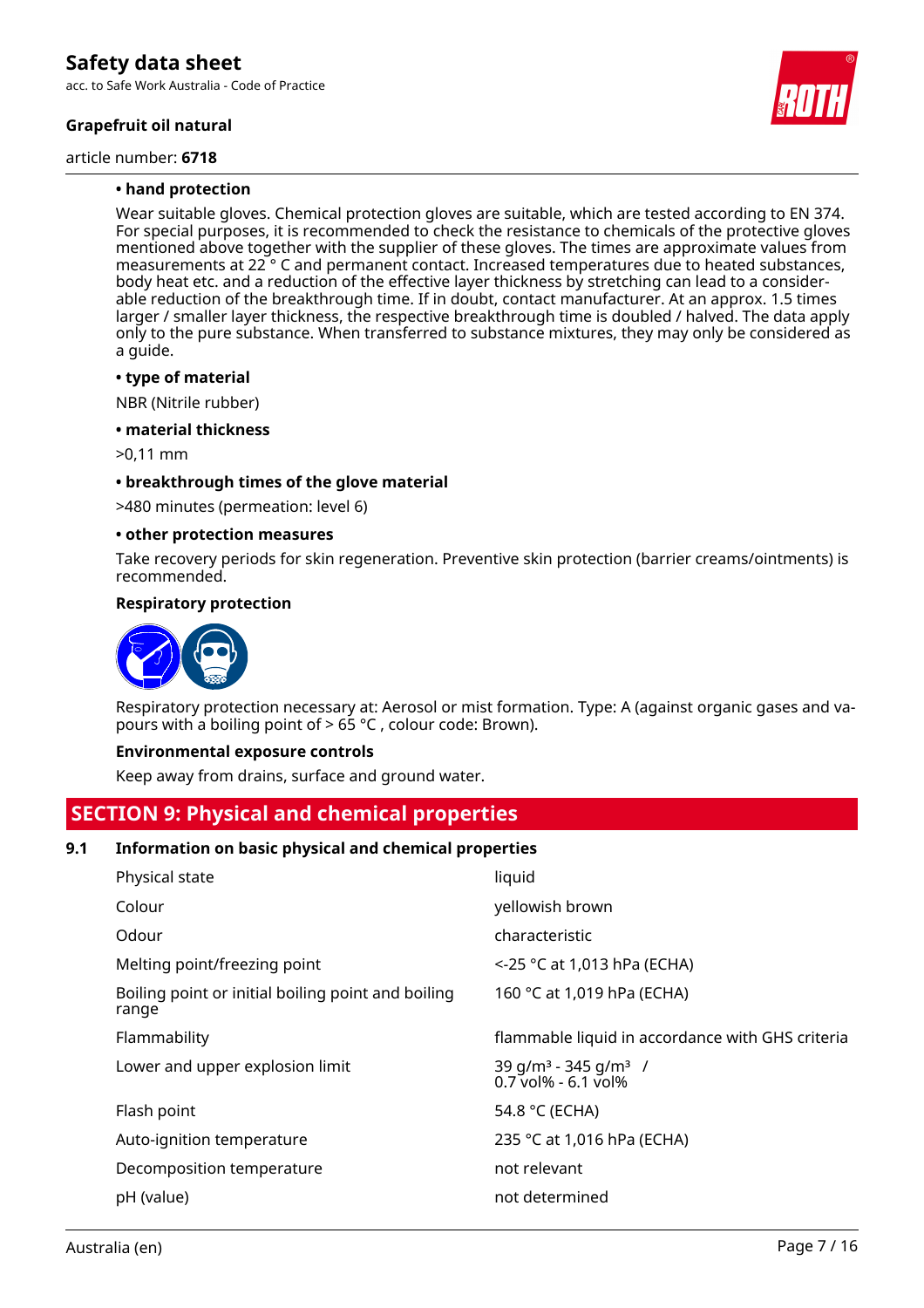acc. to Safe Work Australia - Code of Practice

### **Grapefruit oil natural**

article number: **6718**



|     | Kinematic viscosity                                    | not determined                                |
|-----|--------------------------------------------------------|-----------------------------------------------|
|     | Solubility(ies)                                        |                                               |
|     | Water solubility                                       | 1,101 $mg/$ <sub>1</sub> at 25 °C (ECHA)      |
|     | Partition coefficient                                  |                                               |
|     | Partition coefficient n-octanol/water (log value):     | ≥2.78 – ≤6.3 (pH value: 7, 25 °C) (ECHA)      |
|     |                                                        |                                               |
|     | Vapour pressure                                        | 195.4 Pa at 25 °C                             |
|     | Density                                                | 0.853 $9/_{\text{cm}^3}$ at 20 °C             |
|     | Relative vapour density                                | information on this property is not available |
|     | Particle characteristics                               | not relevant (liquid)                         |
|     | Other safety parameters                                |                                               |
|     | Oxidising properties                                   | none                                          |
| 9.2 | <b>Other information</b>                               |                                               |
|     | Information with regard to physical hazard<br>classes: | There is no additional information.           |
|     | Other safety characteristics:                          |                                               |
|     | Refractive index                                       | 1.476                                         |
|     |                                                        |                                               |

# **SECTION 10: Stability and reactivity**

### **10.1 Reactivity**

It's a reactive substance. Risk of ignition.

#### **If heated**

Risk of ignition. Vapours may form explosive mixtures with air.

#### **10.2 Chemical stability**

The material is stable under normal ambient and anticipated storage and handling conditions of temperature and pressure.

#### **10.3 Possibility of hazardous reactions**

**Violent reaction with:** strong oxidiser

### **10.4 Conditions to avoid**

Keep away from heat, hot surfaces, sparks, open flames and other ignition sources. No smoking.

### **10.5 Incompatible materials**

There is no additional information.

# **10.6 Hazardous decomposition products**

Hazardous combustion products: see section 5.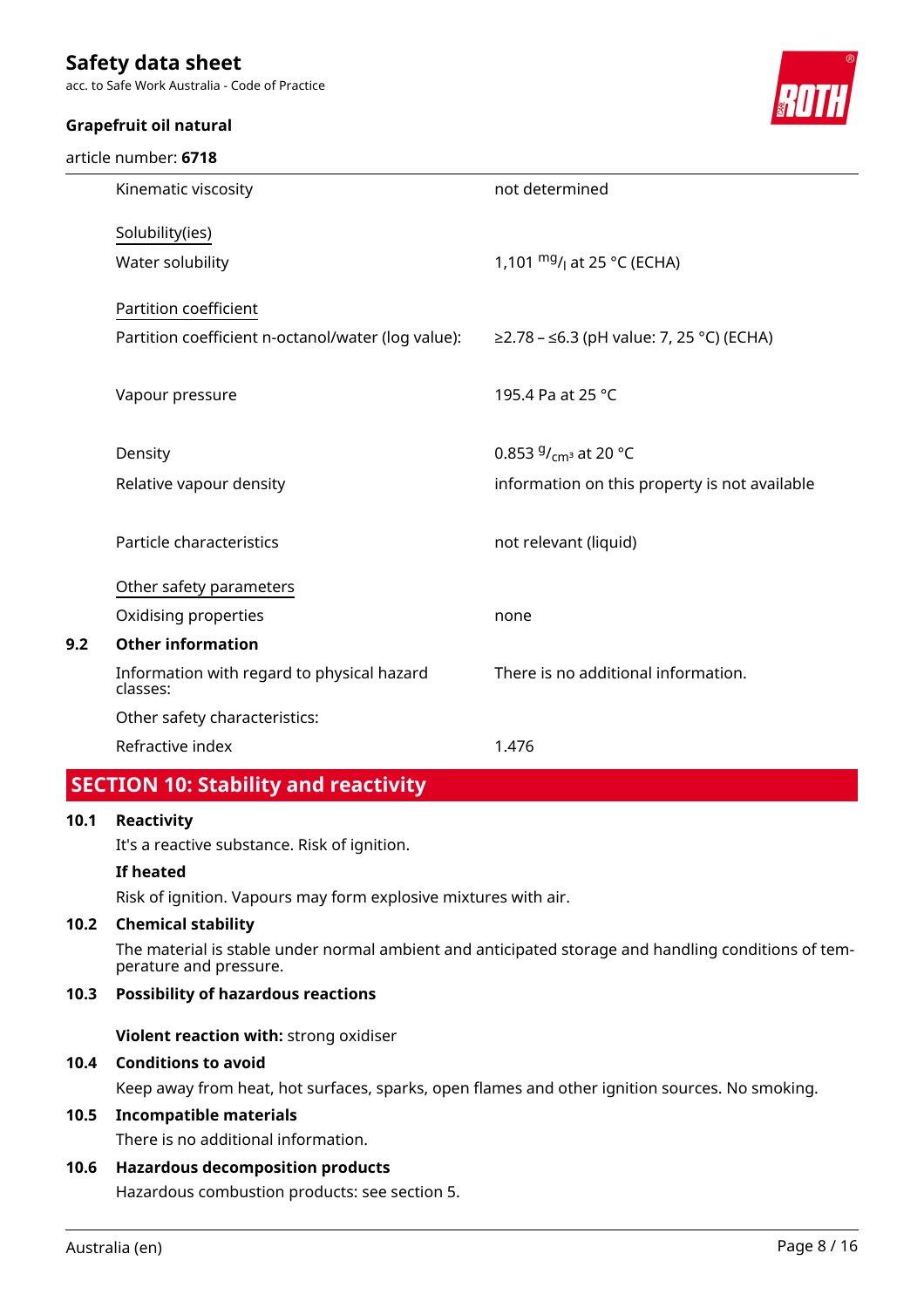acc. to Safe Work Australia - Code of Practice

# **Grapefruit oil natural**

#### article number: **6718**

# **SECTION 11: Toxicological information**

### **11.1 Information on toxicological effects**

### **Classification acc. to GHS**

#### **Acute toxicity**

Shall not be classified as acutely toxic.

### **Acute toxicity**

| <b>Exposure route</b> | <b>Endpoint</b> | <b>Value</b>               | <b>Species</b> | <b>Method</b> | <b>Source</b> |
|-----------------------|-----------------|----------------------------|----------------|---------------|---------------|
| oral                  | LD50            | $>5,000$ mg/ <sub>ka</sub> | rat            |               | <b>ECHA</b>   |
| dermal                | LD50            | $>5,000$ mg/ <sub>kg</sub> | rabbit         |               | <b>ECHA</b>   |

#### **Acute toxicity of components of the mixture**

| Name of substance | <b>CAS No</b> | <b>Exposure</b><br>route | <b>Endpoint</b> | Value                      | <b>Species</b> |
|-------------------|---------------|--------------------------|-----------------|----------------------------|----------------|
| D-(+)-Limonene    | 5989-27-5     | oral                     | LD50            | $>2,000$ mg/ <sub>ka</sub> | rat            |
| Myrcene           | 123-35-3      | oral                     | LD50            | $>3,380$ mg/ <sub>ka</sub> | mouse          |
| Myrcene           | 123-35-3      | dermal                   | LD50            | $>5,000$ mg/ <sub>ka</sub> | rabbit         |

#### **Skin corrosion/irritation**

Causes skin irritation.

#### **Serious eye damage/eye irritation**

Shall not be classified as seriously damaging to the eye or eye irritant.

#### **Respiratory or skin sensitisation**

May cause an allergic skin reaction.

### **Germ cell mutagenicity**

Shall not be classified as germ cell mutagenic.

### **Carcinogenicity**

Shall not be classified as carcinogenic.

#### **Reproductive toxicity**

Shall not be classified as a reproductive toxicant.

#### **Specific target organ toxicity - single exposure**

Shall not be classified as a specific target organ toxicant (single exposure).

#### **Specific target organ toxicity - repeated exposure**

Shall not be classified as a specific target organ toxicant (repeated exposure).

#### **Aspiration hazard**

May be fatal if swallowed and enters airways.

### **Symptoms related to the physical, chemical and toxicological characteristics**

#### **• If swallowed**

aspiration hazard



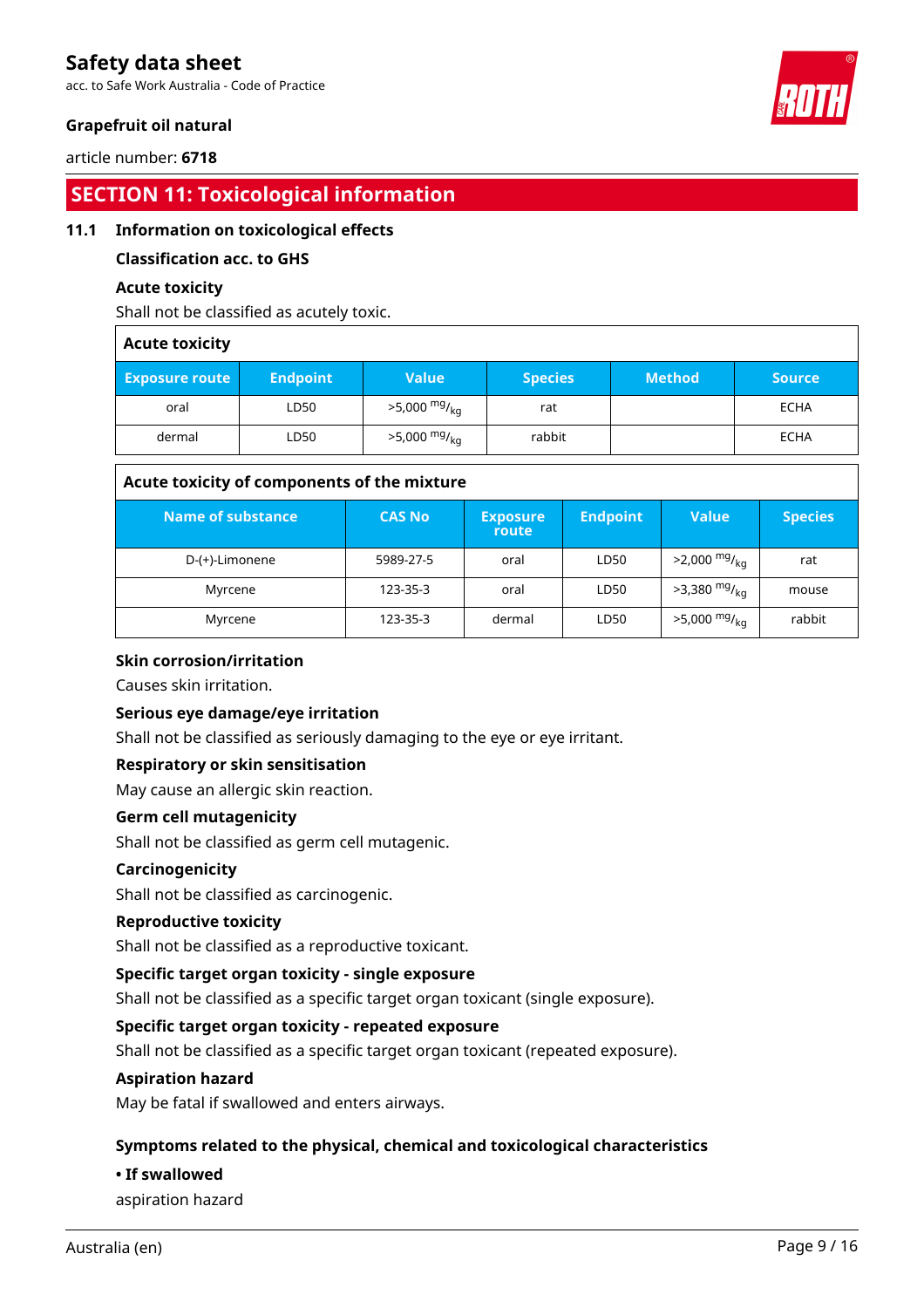acc. to Safe Work Australia - Code of Practice

### **Grapefruit oil natural**

article number: **6718**

#### **• If in eyes**

Data are not available.

#### **• If inhaled**

Data are not available.

#### **• If on skin**

causes skin irritation, May produce an allergic reaction, pruritis, localised redness

#### **• Other information**

none

### **11.2 Endocrine disrupting properties**

Not listed.

# **SECTION 12: Ecological information**

#### **12.1 Toxicity**

Toxic to aquatic life with long lasting effects.

| <b>Aquatic toxicity (acute)</b> |              |                       |                      |
|---------------------------------|--------------|-----------------------|----------------------|
| <b>Endpoint</b>                 | <b>Value</b> | <b>Species</b>        | <b>Exposure time</b> |
| <b>LL50</b>                     | 5.65 $mg/1$  | fish                  | 96 h                 |
| EL50                            | 1.4 $mg/1$   | aquatic invertebrates | 24 h                 |

| Aquatic toxicity (acute) of components of the mixture |               |                 |                      |                       |                         |
|-------------------------------------------------------|---------------|-----------------|----------------------|-----------------------|-------------------------|
| Name of sub-<br>stance                                | <b>CAS No</b> | <b>Endpoint</b> | <b>Value</b>         | <b>Species</b>        | <b>Exposure</b><br>time |
| D-(+)-Limonene                                        | 5989-27-5     | <b>LC50</b>     | $0.46 \frac{mg}{l}$  | fish                  | 96 h                    |
| D-(+)-Limonene                                        | 5989-27-5     | <b>EC50</b>     | $0.307 \frac{mg}{l}$ | aquatic invertebrates | 48 h                    |
| D-(+)-Limonene                                        | 5989-27-5     | ErC50           | $0.32 \text{ mg}$ /  | algae                 | 72 h                    |
| Myrcene                                               | 123-35-3      | <b>EC50</b>     | $1.47 \frac{mg}{L}$  | aquatic invertebrates | 48 h                    |
| Myrcene                                               | 123-35-3      | <b>EC50</b>     | $0.31 \text{ mg}$ /  | algae                 | 72 h                    |
| Myrcene                                               | 123-35-3      | ErC50           | $0.342 \frac{mg}{l}$ | algae                 | 72 h                    |

#### **Aquatic toxicity (chronic) of components of the mixture**

| Name of sub-<br>stance | <b>CAS No</b> | <b>Endpoint</b> | Value                              | <b>Species</b>        | <b>Exposure</b><br>time |
|------------------------|---------------|-----------------|------------------------------------|-----------------------|-------------------------|
| D-(+)-Limonene         | 5989-27-5     | EC50            | $<$ 0.67 mg/                       | fish                  | 8 d                     |
| D-(+)-Limonene         | 5989-27-5     | EC50            | $188$ <sup>µg</sup> / <sub>i</sub> | aquatic invertebrates | 21 <sub>d</sub>         |

### **Biodegradation**

The substance is readily biodegradable.



Ĕ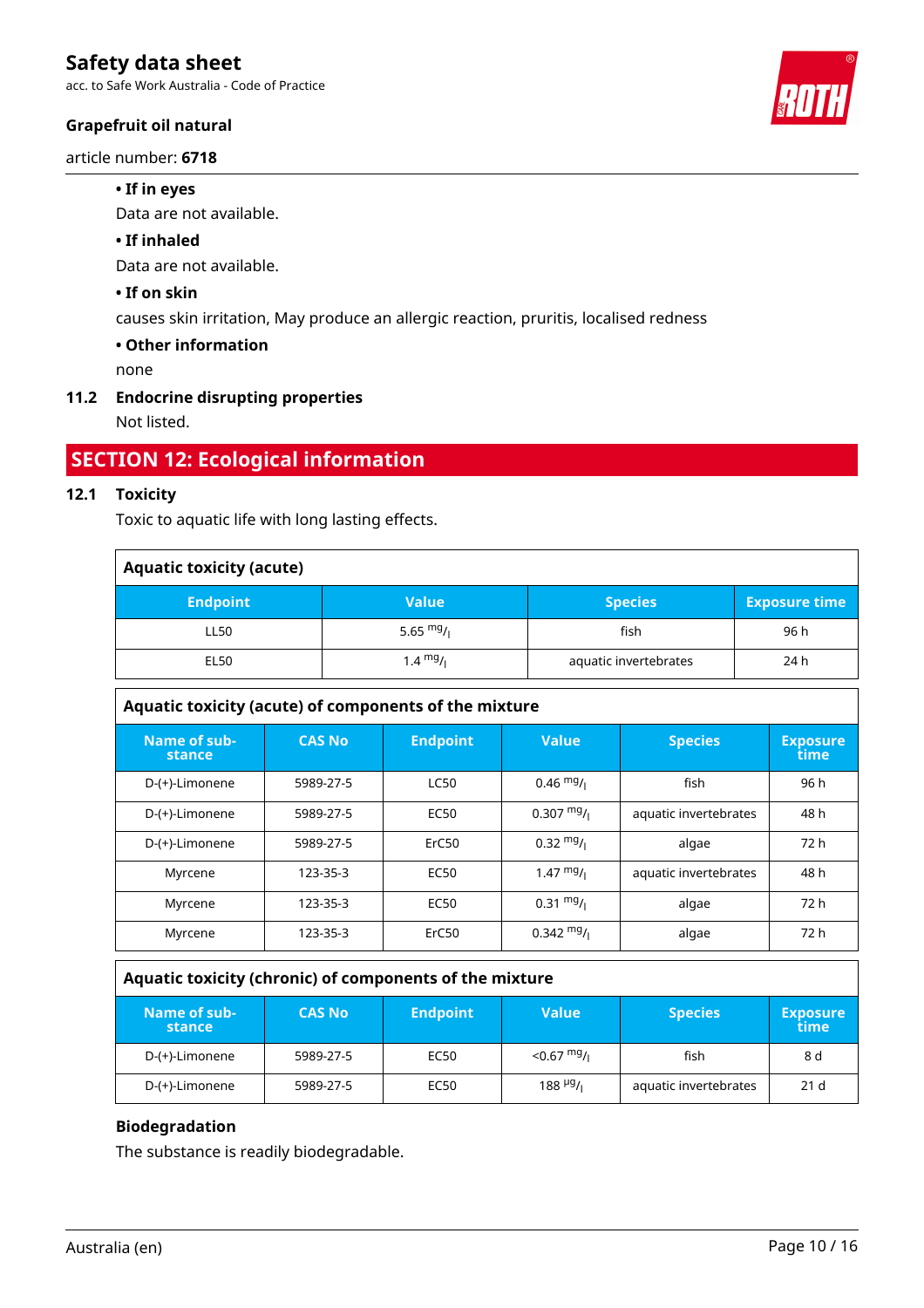acc. to Safe Work Australia - Code of Practice



# **Grapefruit oil natural**

article number: **6718**

#### **12.2 Process of degradability Degradability of components of the mixture Name of substance** CAS No **Process Degradation rate Time Method Source** D-(+)-Limonene  $\vert$  5989-27-5 carbon dioxide generation 58.8 % 14 d ECHA D-(+)-Limonene  $\vert$  5989-27-5  $\vert$  oxygen depletion 80 % 28 d ECHA Myrcene | 123-35-3 | oxygen depletion 76 % | 28 d | | ECHA

# **12.3 Bioaccumulative potential**

The substance fulfils the very bioaccumulative criterion.

n-octanol/water (log KOW)  $\vert$   $\geq$ 2.78 –  $\leq$ 6.3 (pH value: 7, 25 °C) (ECHA)

| Bioaccumulative potential of components of the mixture |               |            |                                 |                 |
|--------------------------------------------------------|---------------|------------|---------------------------------|-----------------|
| Name of substance                                      | <b>CAS No</b> | <b>BCF</b> | <b>Log KOW</b>                  | <b>BOD5/COD</b> |
| D-(+)-Limonene                                         | 5989-27-5     |            | 4.38 (pH value: 7.2, 37 °C)     |                 |
| Myrcene                                                | 123-35-3      |            | 4.82 (pH value: $~6.5$ , 30 °C) |                 |

#### **12.4 Mobility in soil**

Data are not available.

# **12.5 Results of PBT and vPvB assessment**

Data are not available.

# **12.6 Endocrine disrupting properties**

Not listed.

#### **12.7 Other adverse effects**

Data are not available.

# **SECTION 13: Disposal considerations**

#### **13.1 Waste treatment methods**



This material and its container must be disposed of as hazardous waste. Dispose of contents/container in accordance with local/regional/national/international regulations.

#### **Sewage disposal-relevant information**

Do not empty into drains.

#### **Waste treatment of containers/packagings**

Only packagings which are approved (e.g. acc. to the Dangerous Goods Regulations) may be used.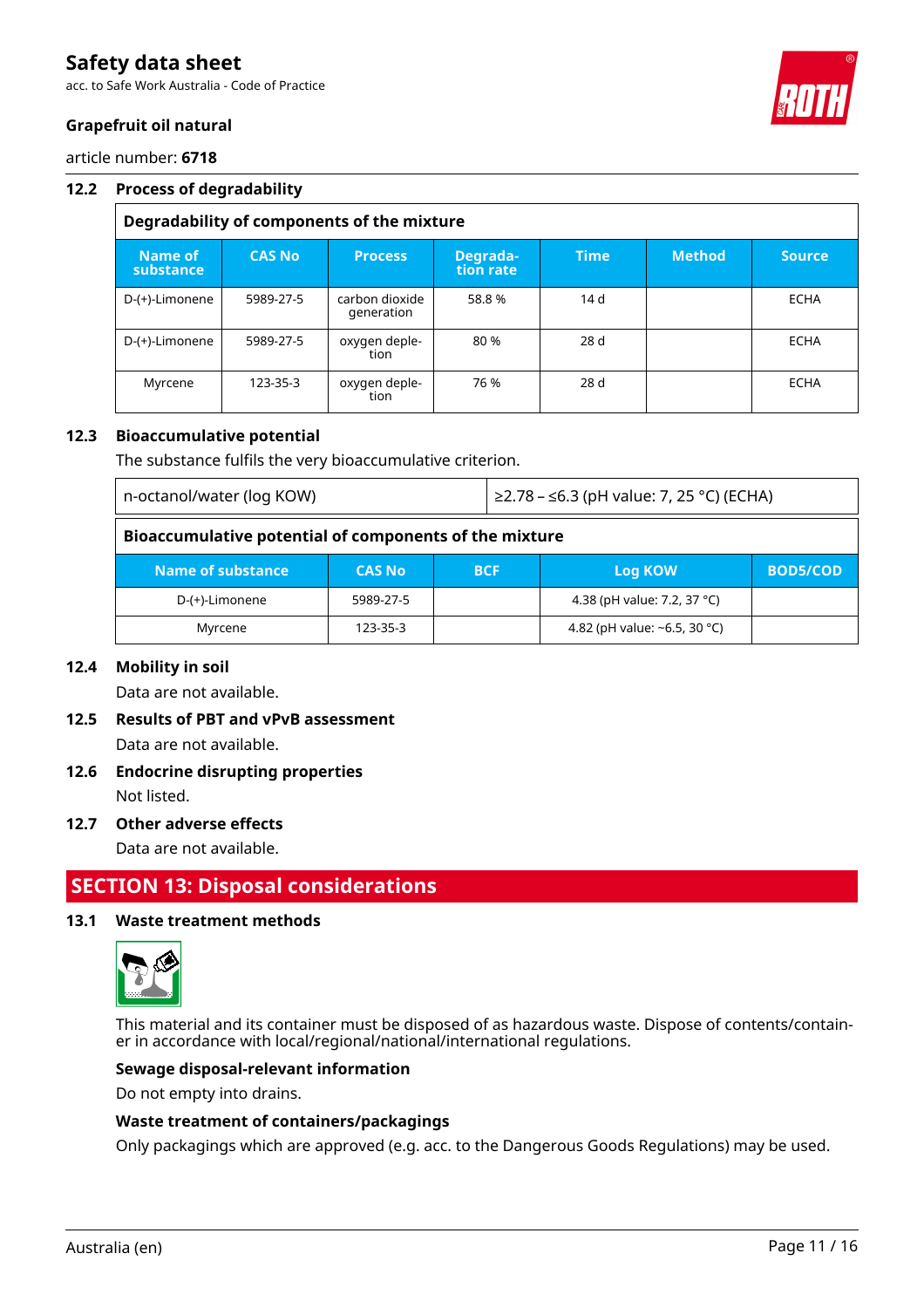acc. to Safe Work Australia - Code of Practice

### **Grapefruit oil natural**

# article number: **6718**

### **Relevant provisions relating to waste(Basel Convention)**

**Properties of waste which render it hazardous**

**H3** Flammable liquids<br>**H11** Toxic (Delayed or c

Toxic (Delayed or chronic)

#### **13.3 Remarks**

Waste shall be separated into the categories that can be handled separately by the local or national waste management facilities. Please consider the relevant national or regional provisions.

 **SECTION 14: Transport information**

| 14.1 | <b>UN number</b>                                                         |                                             |
|------|--------------------------------------------------------------------------|---------------------------------------------|
|      | <b>UN RTDG</b>                                                           | UN<br>1169                                  |
|      | IMDG-Code                                                                | <b>UN 1169</b>                              |
|      | <b>ICAO-TI</b>                                                           | <b>UN 1169</b>                              |
| 14.2 | UN proper shipping name                                                  |                                             |
|      | <b>UN RTDG</b>                                                           | EXTRACTS, AROMATIC, LIQUID                  |
|      | IMDG-Code                                                                | EXTRACTS, AROMATIC, LIQUID                  |
|      | <b>ICAO-TI</b>                                                           | Extracts, aromatic, liquid                  |
| 14.3 | <b>Transport hazard class(es)</b>                                        |                                             |
|      | <b>UN RTDG</b>                                                           | 3                                           |
|      | IMDG-Code                                                                | 3                                           |
|      | <b>ICAO-TI</b>                                                           | 3                                           |
| 14.4 | <b>Packing group</b>                                                     |                                             |
|      | <b>UN RTDG</b>                                                           | III                                         |
|      | IMDG-Code                                                                | III                                         |
|      | <b>ICAO-TI</b>                                                           | III                                         |
| 14.5 | <b>Environmental hazards</b>                                             | hazardous to the aquatic environment        |
| 14.6 | <b>Special precautions for user</b>                                      |                                             |
|      | There is no additional information.                                      |                                             |
| 14.7 | Transport in bulk according to Annex II of MARPOL and the IBC Code       |                                             |
|      | The cargo is not intended to be carried in bulk.                         |                                             |
| 14.8 | <b>Information for each of the UN Model Regulations</b>                  |                                             |
|      | Transport informationNational regulationsAdditional information(UN RTDG) |                                             |
|      | <b>UN number</b>                                                         | 1169                                        |
|      | <b>Class</b>                                                             | 3                                           |
|      | <b>Environmental hazards</b>                                             | Yes<br>Hazardous to the aquatic environment |
|      | <b>Packing group</b>                                                     | III                                         |

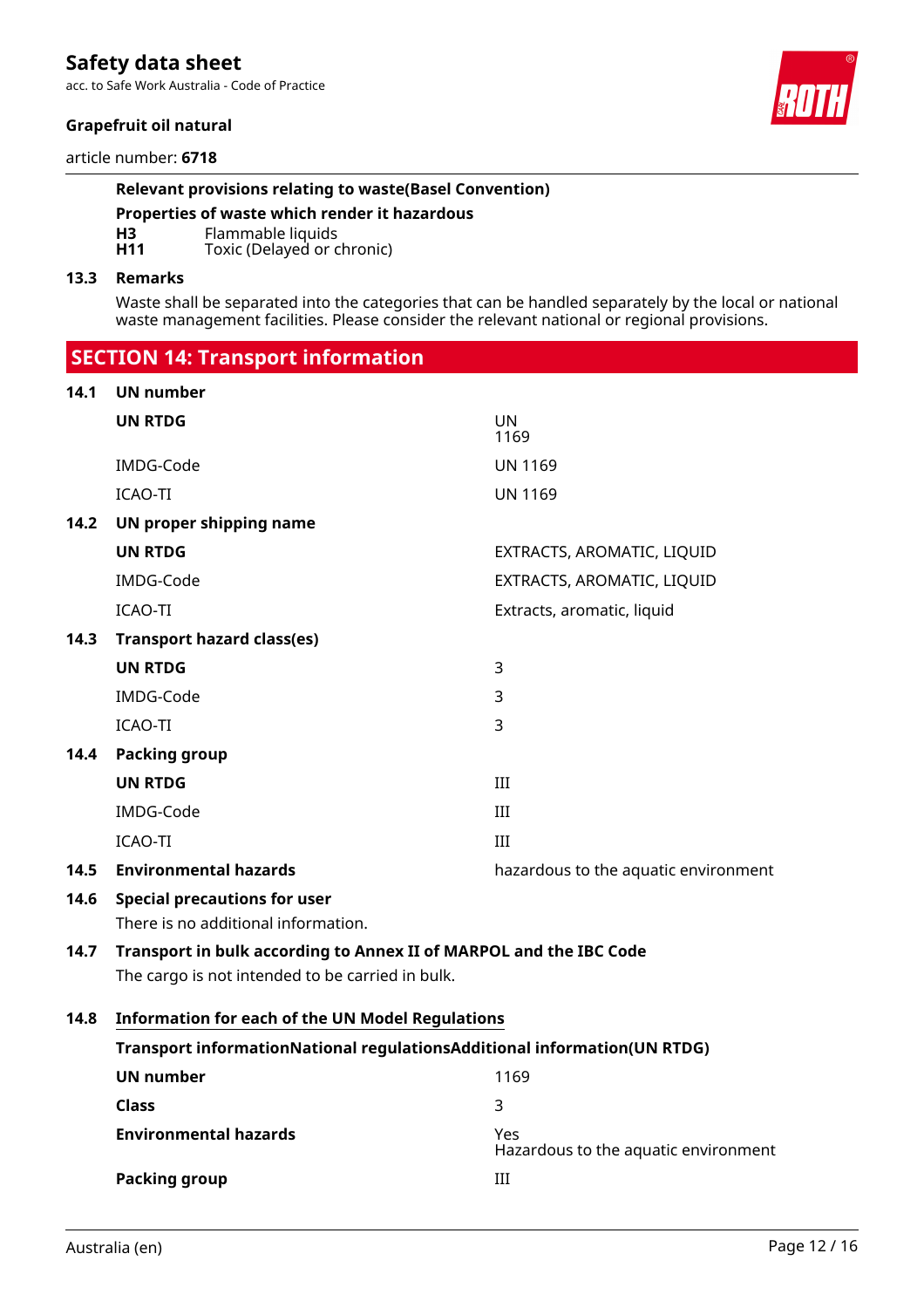acc. to Safe Work Australia - Code of Practice

# **Grapefruit oil natural**

article number: **6718**



| Danger label(s)                                                             | 3<br>Fish and tree                                                                               |
|-----------------------------------------------------------------------------|--------------------------------------------------------------------------------------------------|
|                                                                             |                                                                                                  |
| <b>Special provisions (SP)</b>                                              | 223<br><b>UN RTDG</b>                                                                            |
| <b>Excepted quantities (EQ)</b>                                             | E <sub>1</sub><br><b>UN RTDG</b>                                                                 |
| Limited quantities (LQ)                                                     | 5 L<br><b>UN RTDG</b>                                                                            |
| International Maritime Dangerous Goods Code (IMDG) - Additional information |                                                                                                  |
| Proper shipping name                                                        | EXTRACTS, AROMATIC, LIQUID                                                                       |
| Particulars in the shipper's declaration                                    | UN1169, EXTRACTS, AROMATIC, LIQUID, (D-(+)-Li-<br>monene), 3, III, 54.8°C c.c., MARINE POLLUTANT |
| Marine pollutant                                                            | yes (hazardous to the aquatic environment), (D-(+)-Limonene)                                     |
| Danger label(s)                                                             | 3, "Fish and tree"                                                                               |
|                                                                             |                                                                                                  |
| Special provisions (SP)                                                     | 223, 955                                                                                         |
| Excepted quantities (EQ)                                                    | E1                                                                                               |
| Limited quantities (LQ)                                                     | 5L                                                                                               |
| EmS                                                                         | $F-E$ , S-D                                                                                      |
| Stowage category                                                            | A                                                                                                |
|                                                                             | International Civil Aviation Organization (ICAO-IATA/DGR) - Additional information               |
| Proper shipping name                                                        | Extracts, aromatic, liquid                                                                       |
| Particulars in the shipper's declaration                                    | UN1169, Extracts, aromatic, liquid, 3, III                                                       |
| <b>Environmental hazards</b>                                                | yes (hazardous to the aquatic environment)                                                       |
| Danger label(s)                                                             | 3                                                                                                |
|                                                                             |                                                                                                  |
| Special provisions (SP)                                                     | A <sub>3</sub>                                                                                   |
| Excepted quantities (EQ)                                                    | E1                                                                                               |
| Limited quantities (LQ)                                                     | 10L                                                                                              |
|                                                                             |                                                                                                  |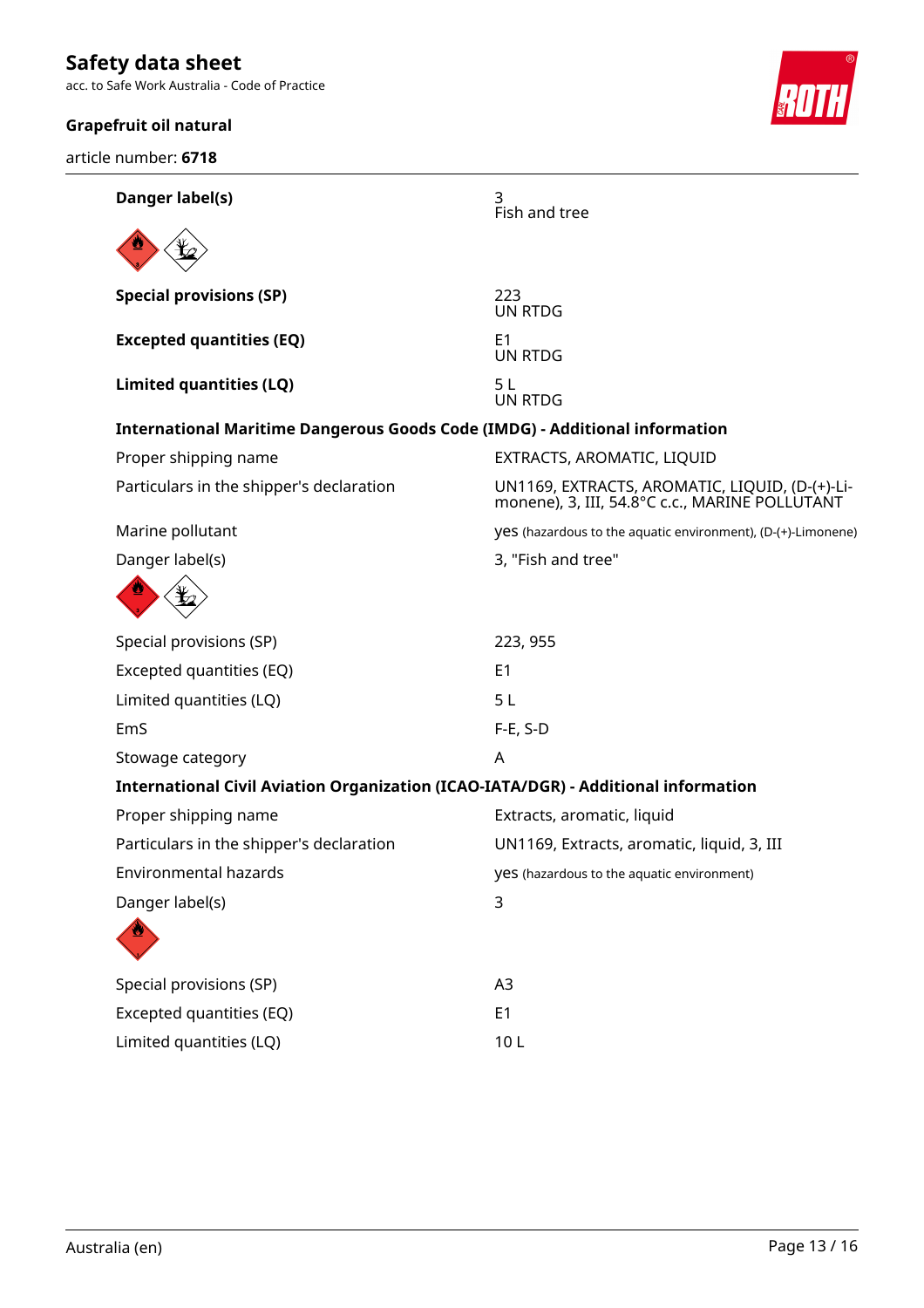acc. to Safe Work Australia - Code of Practice

### **Grapefruit oil natural**

#### article number: **6718**

# **SECTION 15: Regulatory information**

# **15.1 Safety, health and environmental regulations/legislation specific for the substance or mixture** There is no additional information.

#### **National regulations(Australia)**

### **Australian Inventory of Chemical Substances(AICS)**

Substance is listed.

#### **National inventories**

| <b>Country</b> | <b>Inventory</b> | <b>Status</b>                  |
|----------------|------------------|--------------------------------|
| AU             | <b>AICS</b>      | all ingredients are listed     |
| CA             | <b>DSL</b>       | all ingredients are listed     |
| <b>CN</b>      | <b>IECSC</b>     | all ingredients are listed     |
| EU             | ECSI             | all ingredients are listed     |
| EU             | REACH Reg.       | all ingredients are listed     |
| JP             | <b>CSCL-ENCS</b> | all ingredients are listed     |
| JP             | <b>ISHA-ENCS</b> | not all ingredients are listed |
| KR             | KECI             | all ingredients are listed     |
| МX             | INSQ             | all ingredients are listed     |
| NZ             | NZIOC            | all ingredients are listed     |
| PH             | <b>PICCS</b>     | all ingredients are listed     |
| <b>TR</b>      | <b>CICR</b>      | not all ingredients are listed |
| TW             | <b>TCSI</b>      | all ingredients are listed     |
| US             | <b>TSCA</b>      | all ingredients are listed     |

#### **Legend**

| <b>AICS</b>  | Australian Inventory of Chemical Substances                             |
|--------------|-------------------------------------------------------------------------|
| <b>CICR</b>  | Chemical Inventory and Control Regulation                               |
|              | CSCL-ENCS List of Existing and New Chemical Substances (CSCL-ENCS)      |
| <b>DSL</b>   | Domestic Substances List (DSL)                                          |
| ECSI         | EC Substance Inventory (EINECS, ELINCS, NLP)                            |
| <b>IECSC</b> | Inventory of Existing Chemical Substances Produced or Imported in China |
| <b>INSO</b>  | National Inventory of Chemical Substances                               |
|              | ISHA-ENCS Inventory of Existing and New Chemical Substances (ISHA-ENCS) |
| KECI         | Korea Existing Chemicals Inventory                                      |
| NZIoC        | New Zealand Inventory of Chemicals                                      |
| <b>PICCS</b> | Philippine Inventory of Chemicals and Chemical Substances (PICCS)       |
|              | REACH Reg. REACH registered substances                                  |
| TCSI         | Taiwan Chemical Substance Inventory                                     |
| <b>TSCA</b>  | <b>Toxic Substance Control Act</b>                                      |
|              |                                                                         |

#### **15.2 Chemical Safety Assessment**

No Chemical Safety Assessment has been carried out for this substance.

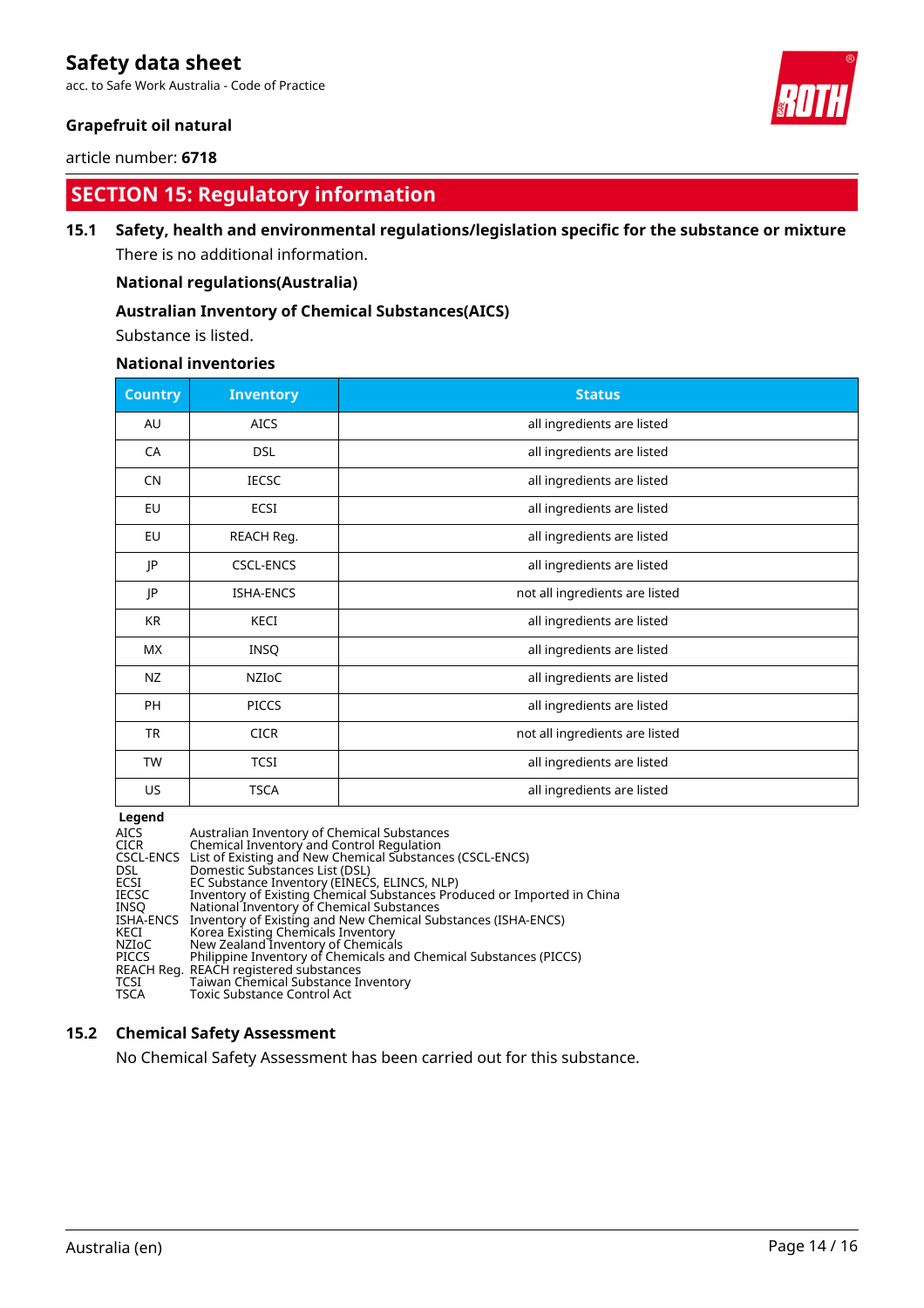acc. to Safe Work Australia - Code of Practice

# **Grapefruit oil natural**

article number: **6718**

# **SECTION 16: Other information**

# **Abbreviations and acronyms**

| Abbr.         | <b>Descriptions of used abbreviations</b>                                                                                                                                           |  |
|---------------|-------------------------------------------------------------------------------------------------------------------------------------------------------------------------------------|--|
| Asp. Tox.     | Aspiration hazard                                                                                                                                                                   |  |
| <b>BCF</b>    | <b>Bioconcentration factor</b>                                                                                                                                                      |  |
| <b>BOD</b>    | Biochemical Oxygen Demand                                                                                                                                                           |  |
| CAS           | Chemical Abstracts Service (service that maintains the most comprehensive list of chemical substances)                                                                              |  |
| COD           | Chemical oxygen demand                                                                                                                                                              |  |
| <b>DGR</b>    | Dangerous Goods Regulations (see IATA/DGR)                                                                                                                                          |  |
| <b>DNEL</b>   | Derived No-Effect Level                                                                                                                                                             |  |
| <b>EC50</b>   | Effective Concentration 50 %. The EC50 corresponds to the concentration of a tested substance causing<br>50 % changes in response (e.g. on growth) during a specified time interval |  |
| <b>EINECS</b> | European Inventory of Existing Commercial Chemical Substances                                                                                                                       |  |
| <b>EL50</b>   | Effective Loading 50 %: the EL50 corresponds to the loading rate required to produce a response in 50%<br>of the test organisms                                                     |  |
| <b>ELINCS</b> | European List of Notified Chemical Substances                                                                                                                                       |  |
| EmS           | <b>Emergency Schedule</b>                                                                                                                                                           |  |
| ErC50         | $\equiv$ EC50: in this method, that concentration of test substance which results in a 50 % reduction in either<br>growth (EbC50) or growth rate (ErC50) relative to the control    |  |
| Eye Dam.      | Seriously damaging to the eye                                                                                                                                                       |  |
| Eye Irrit.    | Irritant to the eye                                                                                                                                                                 |  |
| Flam. Liq.    | Flammable liquid                                                                                                                                                                    |  |
| <b>GHS</b>    | "Globally Harmonized System of Classification and Labelling of Chemicals" developed by the United Na-<br>tions                                                                      |  |
| <b>IATA</b>   | <b>International Air Transport Association</b>                                                                                                                                      |  |
| IATA/DGR      | Dangerous Goods Regulations (DGR) for the air transport (IATA)                                                                                                                      |  |
| <b>ICAO</b>   | International Civil Aviation Organization                                                                                                                                           |  |
| ICAO-TI       | Technical instructions for the safe transport of dangerous goods by air                                                                                                             |  |
| IMDG          | International Maritime Dangerous Goods Code                                                                                                                                         |  |
| IMDG-Code     | International Maritime Dangerous Goods Code                                                                                                                                         |  |
| <b>LC50</b>   | Lethal Concentration 50%: the LC50 corresponds to the concentration of a tested substance causing 50 %<br>lethality during a specified time interval                                |  |
| LD50          | Lethal Dose 50 %: the LD50 corresponds to the dose of a tested substance causing 50 % lethality during a<br>specified time interval                                                 |  |
| <b>LL50</b>   | Lethal Loading 50 %: the LL50 corresponds to the loading rate causing 50 % lethality                                                                                                |  |
| log KOW       | n-Octanol/water                                                                                                                                                                     |  |
| <b>MARPOL</b> | International Convention for the Prevention of Pollution from Ships (abbr. of "Marine Pollutant")                                                                                   |  |
| <b>NLP</b>    | No-Longer Polymer                                                                                                                                                                   |  |
| PBT           | Persistent, Bioaccumulative and Toxic                                                                                                                                               |  |